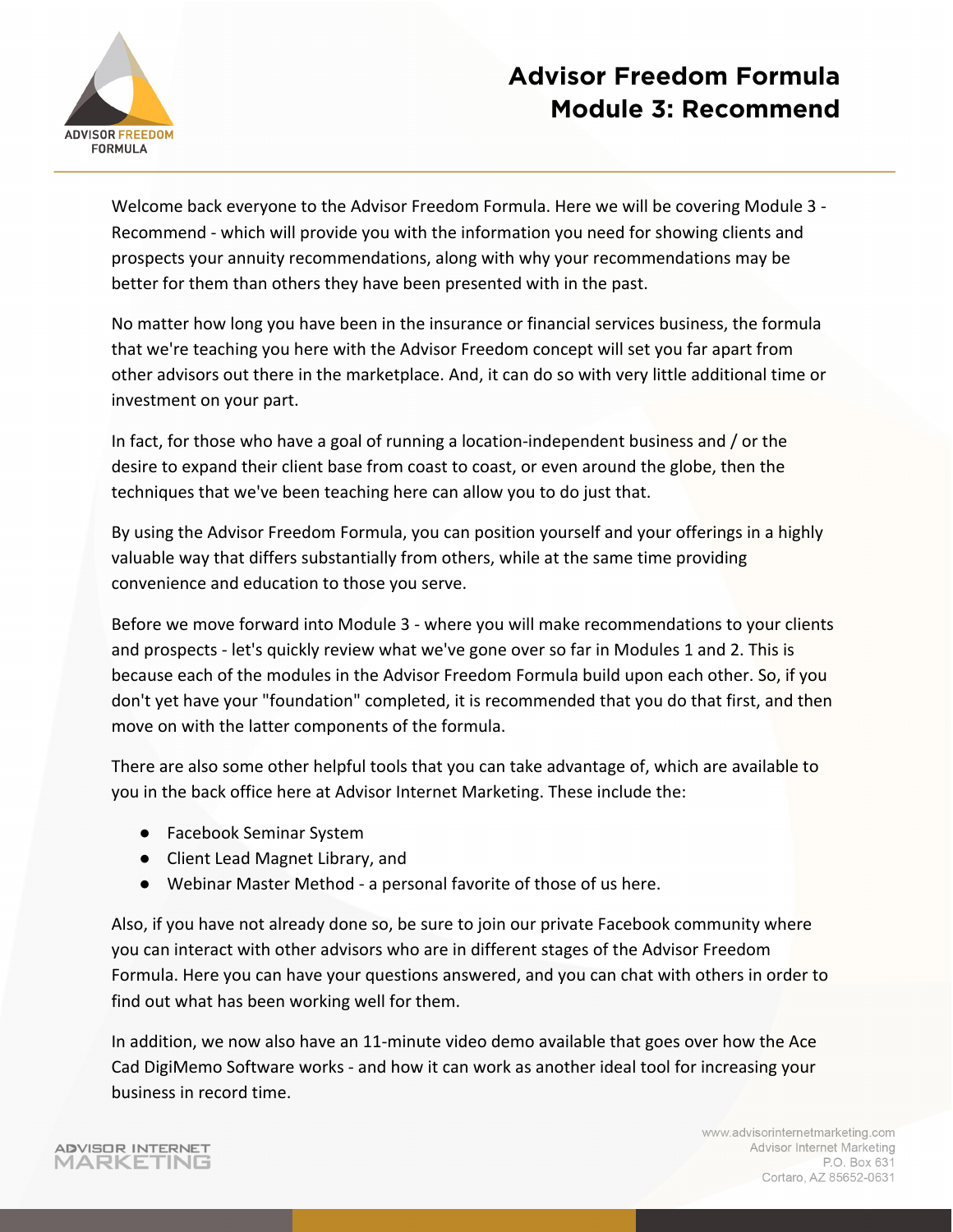

Likewise, you will also find several other items in the back office for getting you up to speed much more quickly. These include a:

- Demo of the Lifetime Benefit Calculator a key tool that we use in the Advisor Freedom Formula - and one that allows your clients and prospects to see how annuities work, and WHY one product may work better as versus another.
- You'll also find companion work guides. Here, too, is a tool that can help you in grasping all of the R3 concepts for your benefit.

What exactly is the R3 method? It is the essential steps in the Advisor Freedom Formula, and the path to freedom and more control over your insurance or financial advisory practice.

The R3 method consists of the following three phases:

1) Recon Phase. During the Recon Phase, you will open up the conversation with your client or prospect in a very non-threatening manner. Once you have done so, you will be better able to obtain the information that you need, and in turn set the stage for the next meeting with them. It is during this phase where you will show the client or prospect how to view the information that you are discussing by following along on their own computer - even if you and they are hundreds of miles apart. After you've talked with the client or prospect, you will follow up with a video email (or regular email, if that is what you prefer), where you will attach a copy of the Annuity Buyer's Guide (or a similar informational piece). You will also remind them of your next meeting date and time.

2) Rank Phase. The second step in the Advisor Freedom Formula is the Rank Phase. In this phase, you will follow up with the client or prospect, and have them go immediately to their computer. Where they will join you for an online meeting. At this time, you will recap their goals and their current financial situation. You will also go over the top 3 to 5 annuities that may be right for them. In addition to showing them how the annuities work, though, you will also give them details on WHY they may be right for them. After you have explained to them, and showed them, all of this key information, you will then set the stage for the next meeting where you will narrow down which of the annuities will be the best for them and their specific needs.

3) Recommend Phase. During the third - recommend - phase of the Advisor Freedom Formula, you will essentially help your client or prospect to find the best annuity - and then you will close the deal.

In order for the Advisor Freedom Formula to have the ideal results that you are looking for, it is essential that you possess the right tools of the trade. These include:

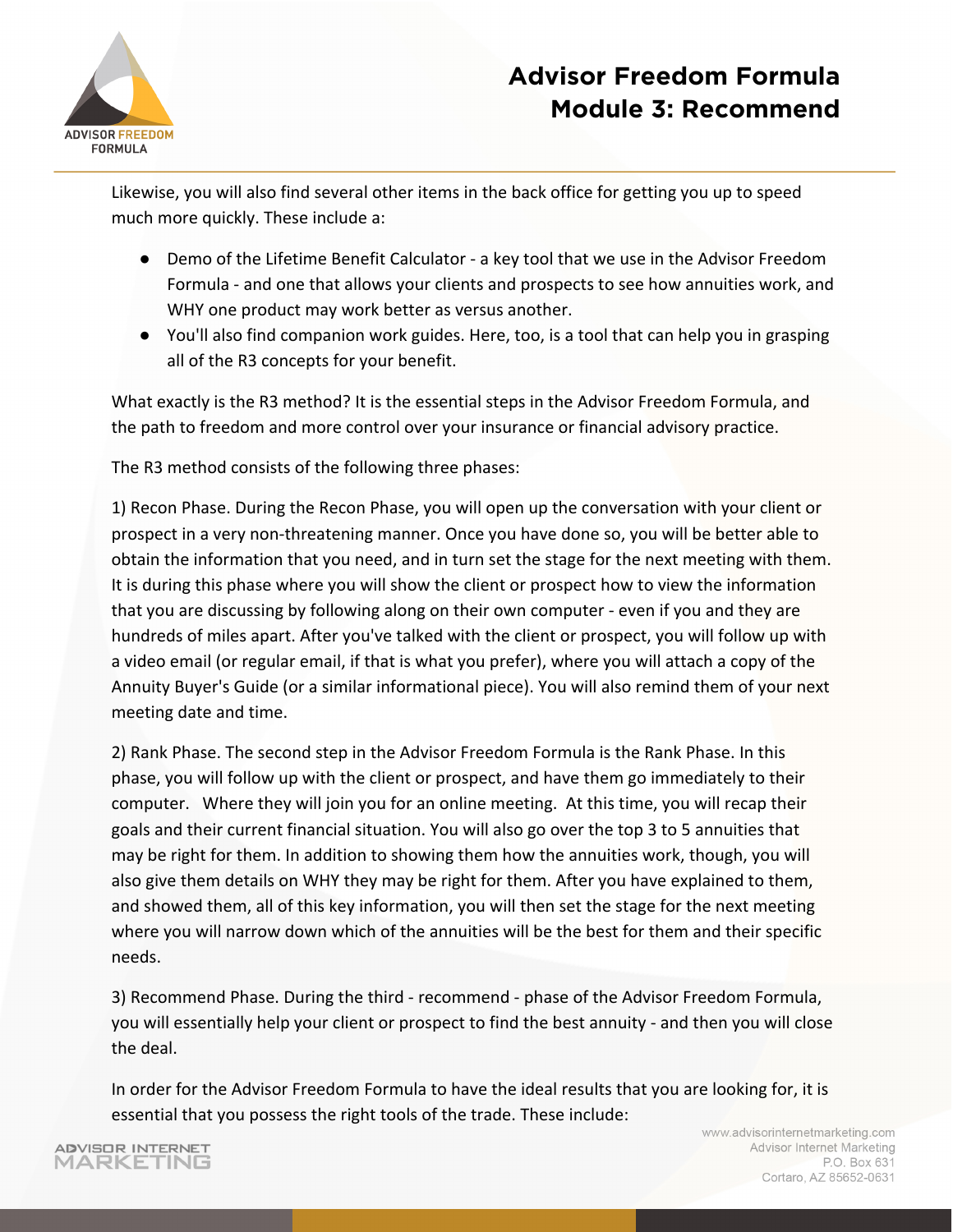

- An online meeting app. We recommend using Join Me.
- Digital Notepad or Memopad.
- Online Annuity Calculator. Here we recommend the Living Benefit Calculator.
- You may also want to consider using a video email software such as Covideo, so that you can truly set yourself apart.

So, if you have been following along with the first two modules of the Advisor Freedom Formula, you have learned and accomplished the following things:

- The RIGHT way to use online tools and software without overwhelming your prospects - as doing it wrong could end up costing you dearly.
- The best way to compare annuities one against the other. If you have not yet grasped this concept, it is important to go back and refresh your memory, as many advisors can end up missing the mark on this.
- The two most important things that actually matter when you are comparing annuities. Here, too, if this is not done correctly, it may end up backfiring and actually bogging down the sale.
- How to get prospects to literally close themselves. While this may sound too good to be true, accomplishing this is really a lot easier than you might think.

In Module 3, Recommend, just like with all of the other components of the Advisor Freedom Formula, it is extremely important that you not get lost in the details. This is a simple concept so by keeping it easy and conversational, your clients and prospects will be much more apt to make a buying decision as versus ending up being even more confused.

In moving forward into Module 3, there are several primary benefits that we will cover. These include:

- Creating an annuity plan that is made up of the top annuity products that you've selected
- Illustrating annuity income and growth in a simple, easy to understand manner keeping in mind that it isn't necessary to make this process complicated.
- Guiding clients and prospects to make a buying decision, yet without coming across as pushy or high-pressure.
- Easily addressing and overcoming the top 3 most common objections.
- Reviewing with clients and prospects how to sign applications, while at the same time minimizing errors and other issues. It is important to keep in mind that, because your overall goal is to close the sale, NOTHING ELSE MATTERS IF YOU MISS THIS STEP. So needless to say, it is imperative to get this right.

**ADVISOR INTERNET** MARKETING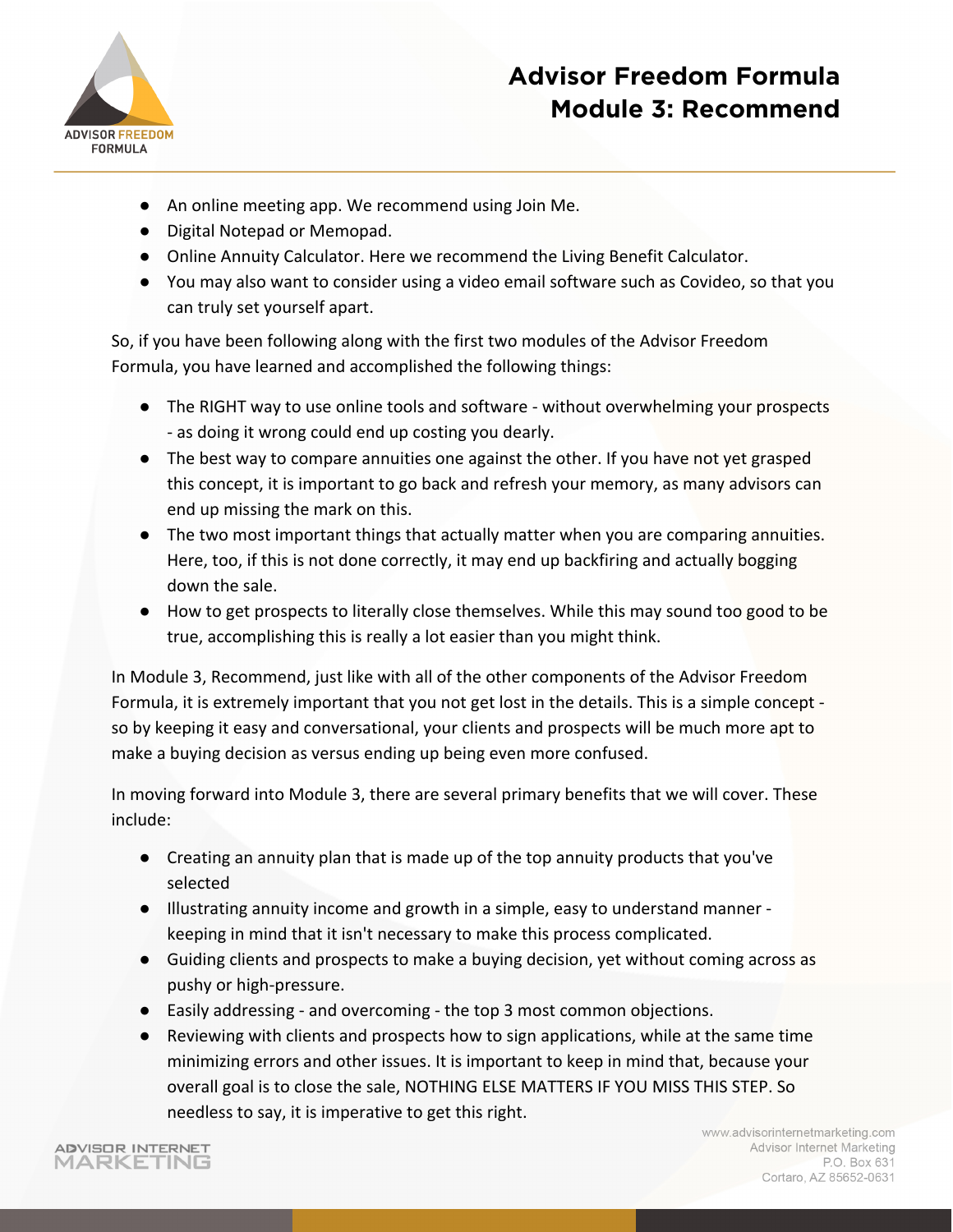

As you and your client or prospect move into your third meeting, you will want to begin by restating their goals and their situation, using the digital notepad.

|                         |                                                  | <b>SOUND FINANCIAL NW</b>                      |  |  |  |
|-------------------------|--------------------------------------------------|------------------------------------------------|--|--|--|
| Focused On Neur Success |                                                  |                                                |  |  |  |
|                         |                                                  | John and Julie Anderson                        |  |  |  |
|                         |                                                  | Portfolio Review                               |  |  |  |
|                         |                                                  | February 19, 2018                              |  |  |  |
|                         |                                                  |                                                |  |  |  |
| $403 - 8$               | \$170,000                                        | Lifetime monthly income<br>Goal:               |  |  |  |
|                         |                                                  | 1. Allianz<br>2. American National             |  |  |  |
|                         |                                                  | 3. Integrity Life                              |  |  |  |
|                         |                                                  | 4. New York Life                               |  |  |  |
|                         | \$200,000                                        | Principal protection with potential for Growth |  |  |  |
|                         |                                                  | 1. American Equity                             |  |  |  |
|                         |                                                  | 2. Pacific Life<br>3. Delaware Life            |  |  |  |
|                         | \$410,000                                        | Managed by you.                                |  |  |  |
|                         |                                                  |                                                |  |  |  |
| Total:                  | \$780,000                                        |                                                |  |  |  |
|                         | \$370,000 = 47% Protected from Market down fall. |                                                |  |  |  |
|                         |                                                  | \$410,000 = 53% invested in the stock market   |  |  |  |
|                         |                                                  |                                                |  |  |  |
|                         |                                                  |                                                |  |  |  |

In order to keep things simple and easy to follow, this plan will typically only be one or two pages. As you walk through the plan, remember to keep the client or prospect's ultimate goals and needs in mind.

From there, it will be time to present them with each of the top annuities that you've selected by sharing on your screen with them the illustrations from each one.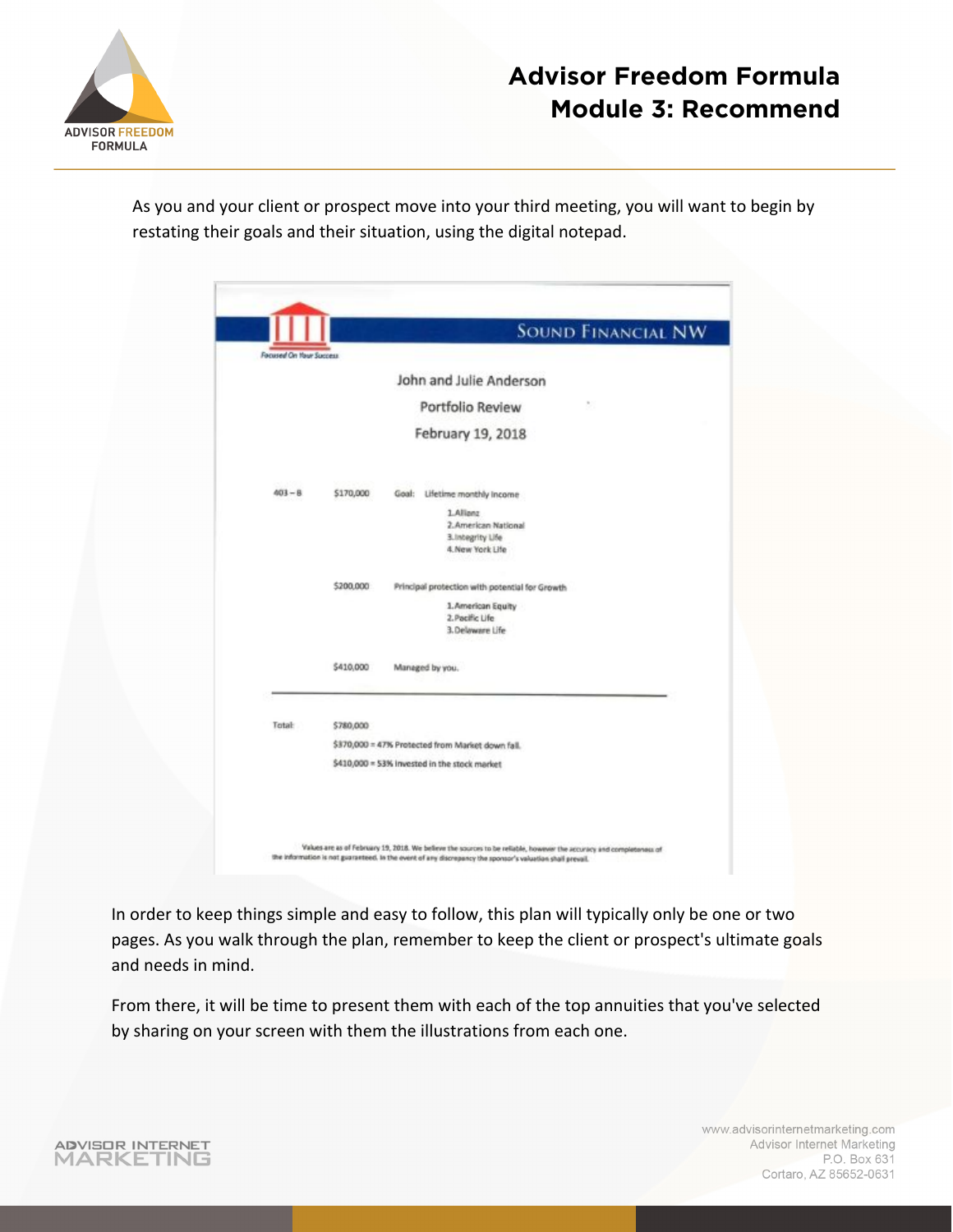

| Prepared For<br>John Anderson   | Allianz Life Insurance Company of North America.                                                                     |
|---------------------------------|----------------------------------------------------------------------------------------------------------------------|
| Prepared On                     | <b>Personalized Annuity</b>                                                                                          |
| February 20, 2018 09:23         | <b>Hypothetical Illustrations</b>                                                                                    |
| Prepared By                     |                                                                                                                      |
| Terry Heys                      |                                                                                                                      |
| Colorado                        | Allianz 360 <sup>9M</sup> Annuity and                                                                                |
| C\$4370-MVA-CO                  | the 360 Benefit Rider                                                                                                |
|                                 |                                                                                                                      |
|                                 |                                                                                                                      |
|                                 |                                                                                                                      |
|                                 | <b>Contents</b>                                                                                                      |
|                                 | About Your Illustrations<br>z                                                                                        |
|                                 | Definition and Key Terms<br>$3 - 4$                                                                                  |
|                                 | s<br>Guaranteed Values                                                                                               |
|                                 | ×<br>Hypothetical Values - Most Recent 10-calendar year pened -                                                      |
|                                 | Market Value Adjustment (MVA)-<br>r                                                                                  |
|                                 | Hypothetical Value - Comparison of Historical Periods<br>ž                                                           |
|                                 | Annultzation Report<br>÷<br>Index Information Report<br>$10 - 12$                                                    |
|                                 |                                                                                                                      |
|                                 |                                                                                                                      |
|                                 |                                                                                                                      |
|                                 |                                                                                                                      |
|                                 |                                                                                                                      |
|                                 | For all that's aboad."                                                                                               |
|                                 | Allianz (ii)<br>Allianz Life Insurance Company of North America 5701 Colden Hills Drive, Minneapolis, MN 55418-0080. |
|                                 |                                                                                                                      |
| 800,950.7372 www.allanzlife.com |                                                                                                                      |

If the main goal of your client is, for instance, income, then be sure that you highlight how the annuities you have selected will basically "put more money in their pocket," as versus other annuities that they may have been presented with by another advisor.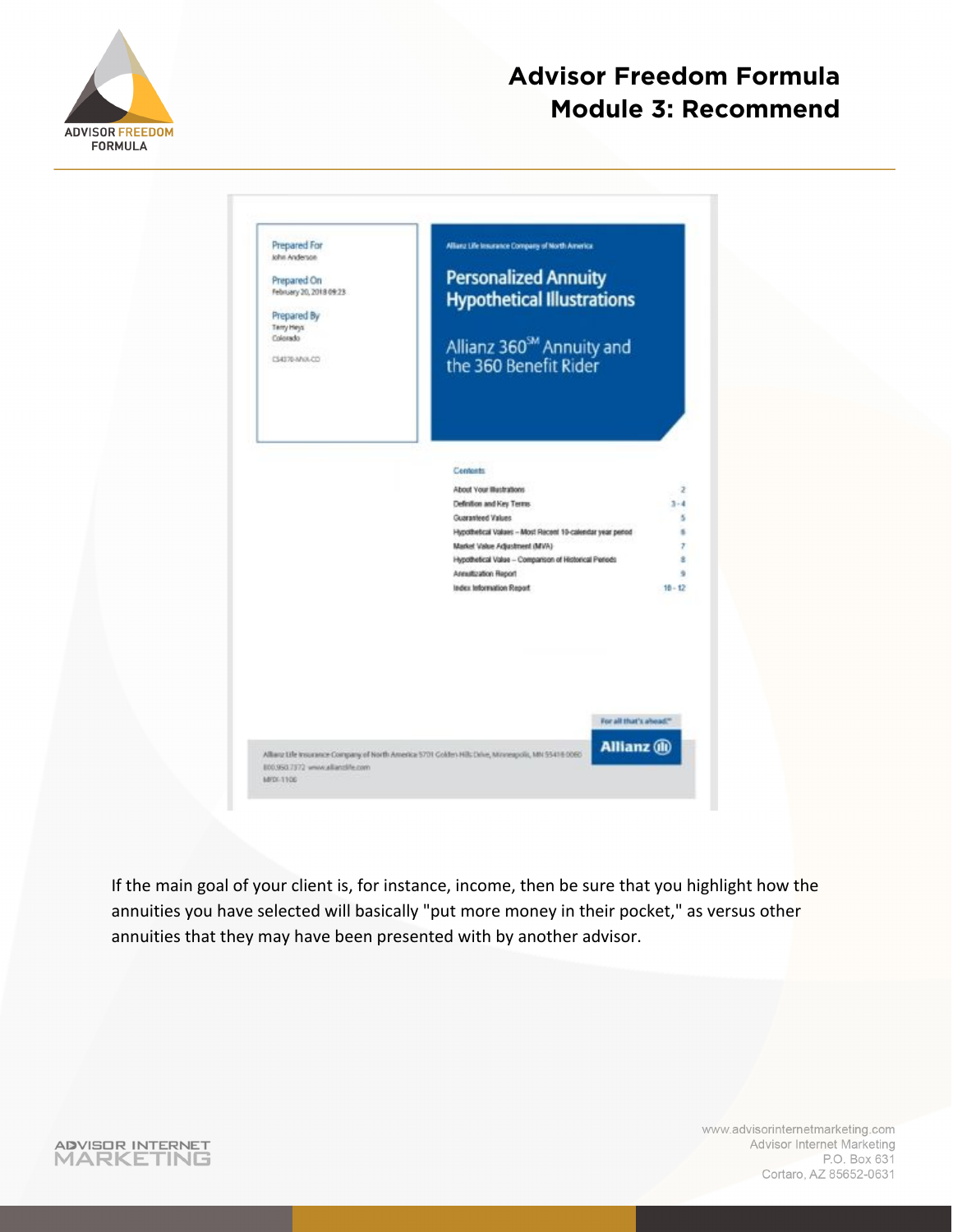

|           | Age       | <b>Net Premiums</b> | Craditori<br><b>Millenoval Radio</b> | <b>Accounts Editor</b><br><b>Value</b> | Cash<br><b>But render Value</b> | Countries<br>Minimum Value? | <b>Registrary of</b><br><b>Tear Lifetane</b><br><b>Mitchellena</b><br>Percent | <b>Engineering of</b><br>Your 260 December<br>Automobile Louisville<br>With drawat |
|-----------|-----------|---------------------|--------------------------------------|----------------------------------------|---------------------------------|-----------------------------|-------------------------------------------------------------------------------|------------------------------------------------------------------------------------|
| ۰         | 63        | \$570,000           |                                      |                                        |                                 |                             |                                                                               |                                                                                    |
| 4         | 65-70     | 50                  | 6.00%                                | \$158,958                              | \$143,055                       | \$139,572                   | 5.30%                                                                         | \$5,010                                                                            |
| ž         | 76.71     | \$0                 | 0.00%                                | \$148,033                              | \$133,229                       | \$130,403                   |                                                                               | 55,010                                                                             |
| 3         | 71-72     | \$6                 | 4.00%                                | \$137,246                              | \$125,237                       | \$121,242                   |                                                                               | \$9.010                                                                            |
| ٠         | 72-73     | \$0                 | 4.00%                                | \$126,589                              | \$117,095                       | \$112,008                   |                                                                               | \$9.010                                                                            |
| \$        | 73-74     | \$0                 | 8.00%                                | \$116,098                              | \$100,006                       | \$102,540                   |                                                                               | \$5,010                                                                            |
| ٥         | 74-75     | 50                  | 0.80%                                | \$185,657                              | \$100,375                       | \$93,795                    |                                                                               | \$5,010                                                                            |
| T         | 75-76     | 50                  | 0.00%                                | \$95,380                               | \$51,003                        | 584, 853                    |                                                                               | 55,010                                                                             |
| ۵         | $76 - 77$ | 50                  | 0.00%                                | \$85.225                               | 583.054                         | 575.581                     |                                                                               | \$5.010                                                                            |
| в         | $77 - 78$ | 50                  | 0.00%                                | 575 992                                | \$74,252                        | 565,308                     |                                                                               | 59.010                                                                             |
| 10        | 78-79     | 50                  | 0.00%                                | \$85,780                               | \$65,200                        | 557,224                     |                                                                               | \$5.010                                                                            |
| <b>TT</b> | T9.80     | 50                  | 0.00%                                | \$55,487                               | \$55,487                        | \$47,908                    |                                                                               | 38,010                                                                             |
| 12        | 80.81     | \$0                 | 8.00%                                | 545.811                                | \$45,811                        | 538,618                     |                                                                               | 39,010                                                                             |
| 13        | 81-82     | 50                  | 0.00%                                | \$38.251                               | \$36,251                        | \$29,351                    |                                                                               | \$9,010                                                                            |
| 14        | 82.83     | \$0                 | 8.90%                                | \$26,806                               | \$36,806                        | \$20,907                    |                                                                               | \$9,010                                                                            |
| 15        | 83-84     | 50                  | 8.00%                                | \$17,474                               | \$17,474                        | \$10,885                    |                                                                               | \$5,010                                                                            |
| 15        | 84.85     | 50                  | 0.90%                                | \$8.755                                | \$8,255                         | \$1,683                     |                                                                               | \$9.010                                                                            |
| 37        | 85-86     | 50                  | 0.00%                                | 50                                     | 50                              | 53                          |                                                                               | \$5,010                                                                            |
| 15        | 56-87     | 50                  | 0.00%                                | 50                                     | 50                              | 53                          |                                                                               | \$5,016                                                                            |
| 19        | \$7.88    | \$0                 | 0.00%                                | \$0                                    | \$0                             | \$3                         |                                                                               | \$5,010                                                                            |
| 20        | 38.39     | \$0                 | 6.00%                                | \$0                                    | \$0                             | 10                          |                                                                               | \$9,010                                                                            |
| 21        | \$9.90    | \$0                 | 4.00%                                | \$0                                    | \$0                             | 10                          |                                                                               | \$9,010                                                                            |
| 22        | 90.91     | \$6                 | 0.00%                                | \$0.                                   | 10                              | 14                          |                                                                               | \$9,010                                                                            |
| 23        | 91-92     | 50                  | 0.00%                                | 50                                     | 50                              | 53                          |                                                                               | \$5.010                                                                            |
| 24        | 92-93     | \$0                 | 0.00%                                | \$0                                    | 50                              | 53                          |                                                                               | \$9.010                                                                            |
| 25        | 93-94     | \$0                 | 0.00%                                | 50                                     | \$0                             | 53                          |                                                                               | \$9,010                                                                            |
| 26        | $94-35$   | 50                  | 0.00%                                | 50                                     | 50                              | 53                          |                                                                               | \$5,010                                                                            |
| 27        | 96-96     | \$0                 | 0.00%                                | 80                                     | \$0                             | 33                          |                                                                               | \$9,010                                                                            |
| 28        | 96.57     | \$6                 | 4.00%                                | 10                                     | 50                              | 15                          |                                                                               | \$9.910                                                                            |
| 29        | 97.50     | 10                  | 4.00%                                | \$0                                    | \$0                             | 13                          |                                                                               | \$9,010                                                                            |
| 30        | 10-39     | Bb                  | 0.00%                                | 30                                     | \$0                             | 10                          |                                                                               | \$9.910                                                                            |
|           |           | \$170,000           |                                      |                                        |                                 |                             |                                                                               | \$270,300                                                                          |

Because annuity illustrations can oftentimes be different, based on the insurance company they have come from, be sure to walk through each one in detail, while at the same time ensuring to keep things simple. In this case, always remember not to "major in the minors."

As you walk through each annuity illustration, you will be able to provide the client or prospect with clear details on how much each one can provide in terms of income - and you can personalize the conversation even more by giving them details regarding how the annuity's income can meet - or even exceed - the need they have for filling in a potential retirement income "gap."

At this time, you should also discuss the pros and cons of each annuity product you're discussing, as well as explain any other benefits that the product may provide, such as:

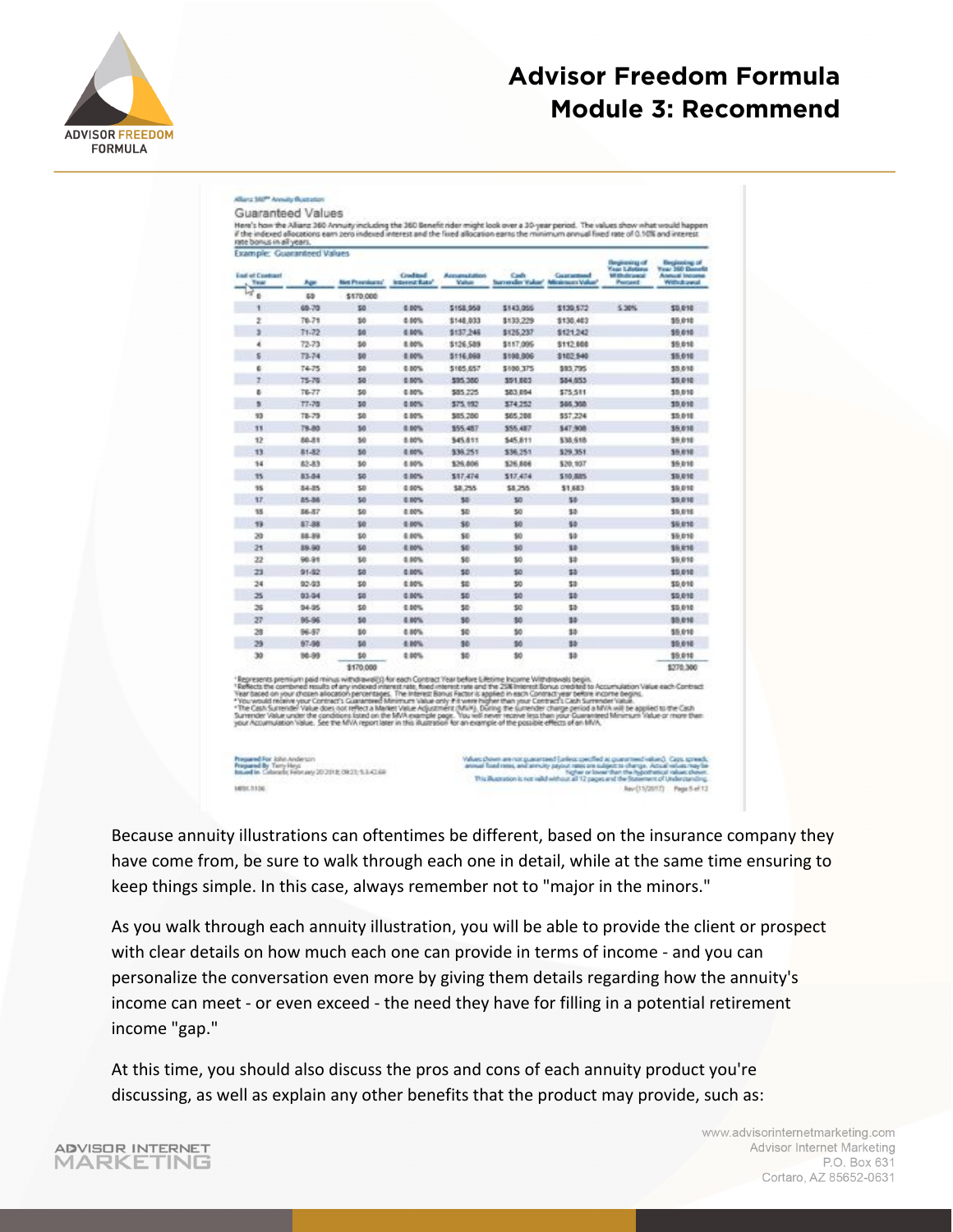

- Death Benefit
- Ability to Leave a Legacy
- Income for a Spouse or Partner

| Gender: Fernale<br>Age: 68<br>Age: 69<br>Gender Male |  |  |
|------------------------------------------------------|--|--|
|                                                      |  |  |
|                                                      |  |  |
|                                                      |  |  |
|                                                      |  |  |
|                                                      |  |  |
|                                                      |  |  |
|                                                      |  |  |
|                                                      |  |  |
|                                                      |  |  |
|                                                      |  |  |
|                                                      |  |  |
| <b>Payment Amount</b>                                |  |  |
| \$841.53                                             |  |  |
| 584133                                               |  |  |
| \$839.50                                             |  |  |
| \$831.86                                             |  |  |
|                                                      |  |  |
| \$809.78                                             |  |  |
| \$824.25                                             |  |  |
| \$822.30                                             |  |  |
|                                                      |  |  |

Because moving back and forth among annuity illustrations could get a bit confusing, you can still keep the conversation on track by writing down each annuity's income amount on your digital notepad. In doing so, it will be much easier for the client or prospect to refer back to, and to clearly see which one will offer them the best benefit - based again on their particular goals and needs.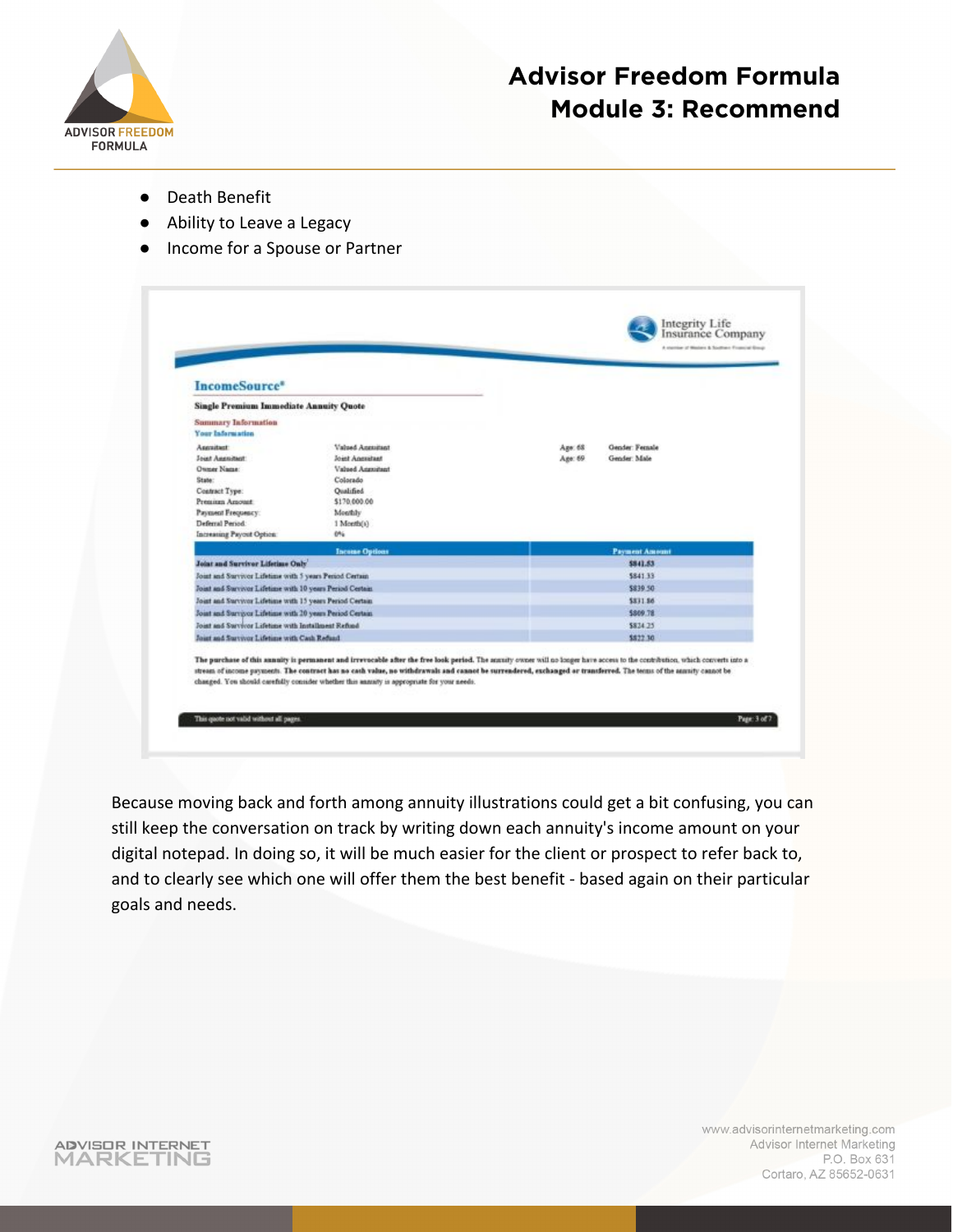

Ircan Timedisat  $155c$  $4750$  $H1num$ मै न्द्रमा Will our  $\times 41$  $824$ 835 822 Ø,

It is important to note that you must also explain WHY each annuity may provide them with a different amount of income. For instance, will they be able to receive the income for the rest of their lifetime, or for just a certain number of years?

It is here that you will also cover any potential objections. For instance, many clients and prospects will want to know if or how they can withdraw some or all of their money that is in the annuity.

Likewise, covering each of the insurance companies' ratings can help with narrowing down the decision as to which of the annuities will ultimately be right for the client or prospect.

Imedist Irca  $155c$ snanlf America Notel Intext ∆∸  $841$  $524$  $832$ 822  $Tn\&x$  And  $\mathop{\mathcal{C}}\nolimits_{\mathbf{C}^{\mu}}$ Gent Suide SPCA. other  $1011 / 2.52$ 1207 Amerca Egg  $\tau$  $\overline{\tau}$  $\mathcal{Z}_{\mathcal{S}}$ Pacific Liz  $7y - \sqrt{5}$  $70 - 27$ 

**ADVISOR INTERNET** MARKETING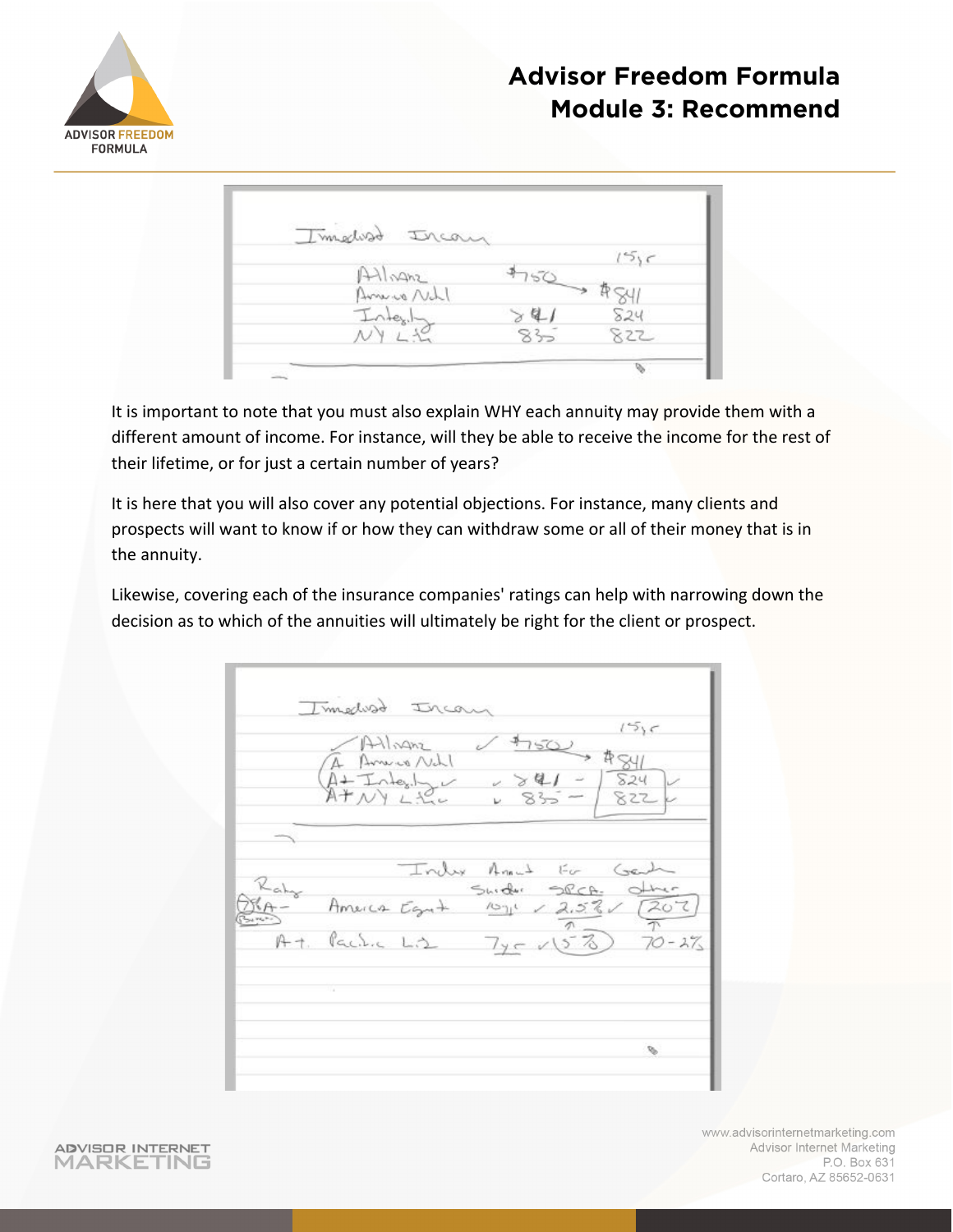

Once you and the client or prospect have determined which annuity is right for them, the process must include how to move forward and obtain the annuity in the easiest, most convenient manner for the client.

With that in mind, it is essential to explain how the next step works, such as:

- Properly completing the paperwork
- How to fund the annuity, based on where the money is coming from.

In this phase of the Advisor Freedom Formula, you will be able to further set yourself apart from other advisors by reassuring the client that you will check over all of the necessary paperwork before you send it on to the insurance company.

At this point, it is important to re-iterate exactly how their plan will work - and exactly how it meets their specific needs.

While this is the point where most other advisors would stop, thank the client, and move on you have the opportunity here to show the client that you can meet their other financial needs, too.

For example, while the client is satisfied that their income gap will now be covered, you can provide them with more details on how they can take additional funds out of the volatile market - keeping these additional monies safe - while also allowing them for take part in market-linked growth.

| $403 - B$ | \$170,000 | Goal: Lifetime monthly income                    |  |  |  |
|-----------|-----------|--------------------------------------------------|--|--|--|
|           |           | 1.Allianz                                        |  |  |  |
|           |           | 2. American National                             |  |  |  |
|           |           | 3. Integrity Life                                |  |  |  |
|           |           | 4. New York Life                                 |  |  |  |
|           | \$200,000 | Principal protection with potential for Growth   |  |  |  |
|           |           | 1. American Equity                               |  |  |  |
|           |           | 2. Pacific Life                                  |  |  |  |
|           |           | 3. Delaware Life                                 |  |  |  |
|           | \$410,000 | Managed by you.                                  |  |  |  |
|           |           |                                                  |  |  |  |
| Total     | \$780,000 |                                                  |  |  |  |
|           |           |                                                  |  |  |  |
|           |           | \$370,000 = 47% Protected from Market down fall. |  |  |  |
|           |           | \$410,000 = 53% invested in the stock market     |  |  |  |

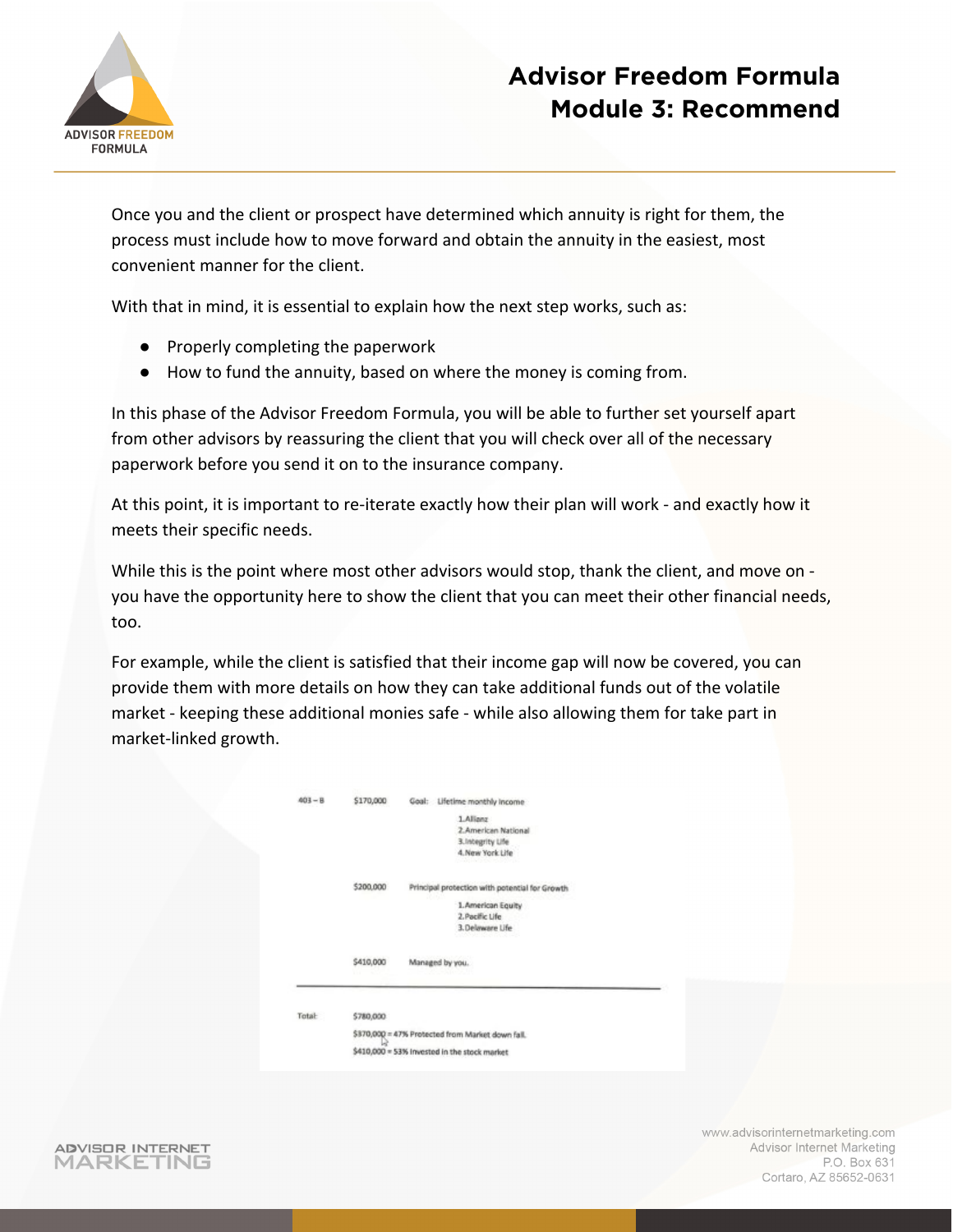

This, in fact, is another key area of the plan that you have created for the client. As you explain the benefits of what an indexed annuity can do for them, you will again proceed to show them the top 3 to 5 indexed annuities that you have chosen specifically for them.

Likewise, if another advisor has already presented them with an indexed annuity, it is highly probable that the advisor did not tell them WHY the product may or may not be ideally suited for them.

As with the income annuity presentation, this part of the process entails you going over all of the pros and cons of each of the annuities - as well as the more intricate details, such as potential return, caps / participation rate, and other key details.

| We're making                                 |                     |                     |                       |
|----------------------------------------------|---------------------|---------------------|-----------------------|
| progress happen.                             |                     |                     | 3,970.00              |
|                                              |                     |                     |                       |
| Find out more $\rightarrow$                  |                     |                     | 3,965.00              |
|                                              |                     |                     | 3,960.00              |
|                                              |                     |                     |                       |
| <b>CREDIT SUISSE</b>                         |                     |                     |                       |
|                                              |                     |                     |                       |
|                                              |                     |                     |                       |
|                                              |                     |                     |                       |
|                                              | OPEN                | DAY RANGE           | <b>FREVIOUS CLOSE</b> |
|                                              | 3,967.65            | 3,967.65 - 3,967.65 | 3,964.73              |
|                                              | <b>ISPANC RANGE</b> | <b>I YR RETURN</b>  | YTO RETURN            |
|                                              | 3,435.06 - 4,082.29 | 15.45%              | 1.98%                 |
|                                              |                     |                     |                       |
| Start your day with what's moving<br>markets |                     |                     |                       |
|                                              | <b>Quote Search</b> |                     | Q                     |
| <b>SignUp</b><br>Enter your email            |                     |                     |                       |
|                                              |                     |                     |                       |
|                                              | Recently Viewed:    |                     |                       |

Plus, by using third-party data, such as that from sources like Bloomberg, you can show the client exactly what they would have earned with a specific annuity, as well as what they may be able to anticipate going forward.

In really narrowing down your recommendation, your explanation of which annuity structure may work best given how they think the market will perform can be extremely beneficial particularly if the client is able to view real numbers and data from their (and your) computer screen. This part of the presentation can better assure that the client will feel comfortable with the process and will close himself (or herself).

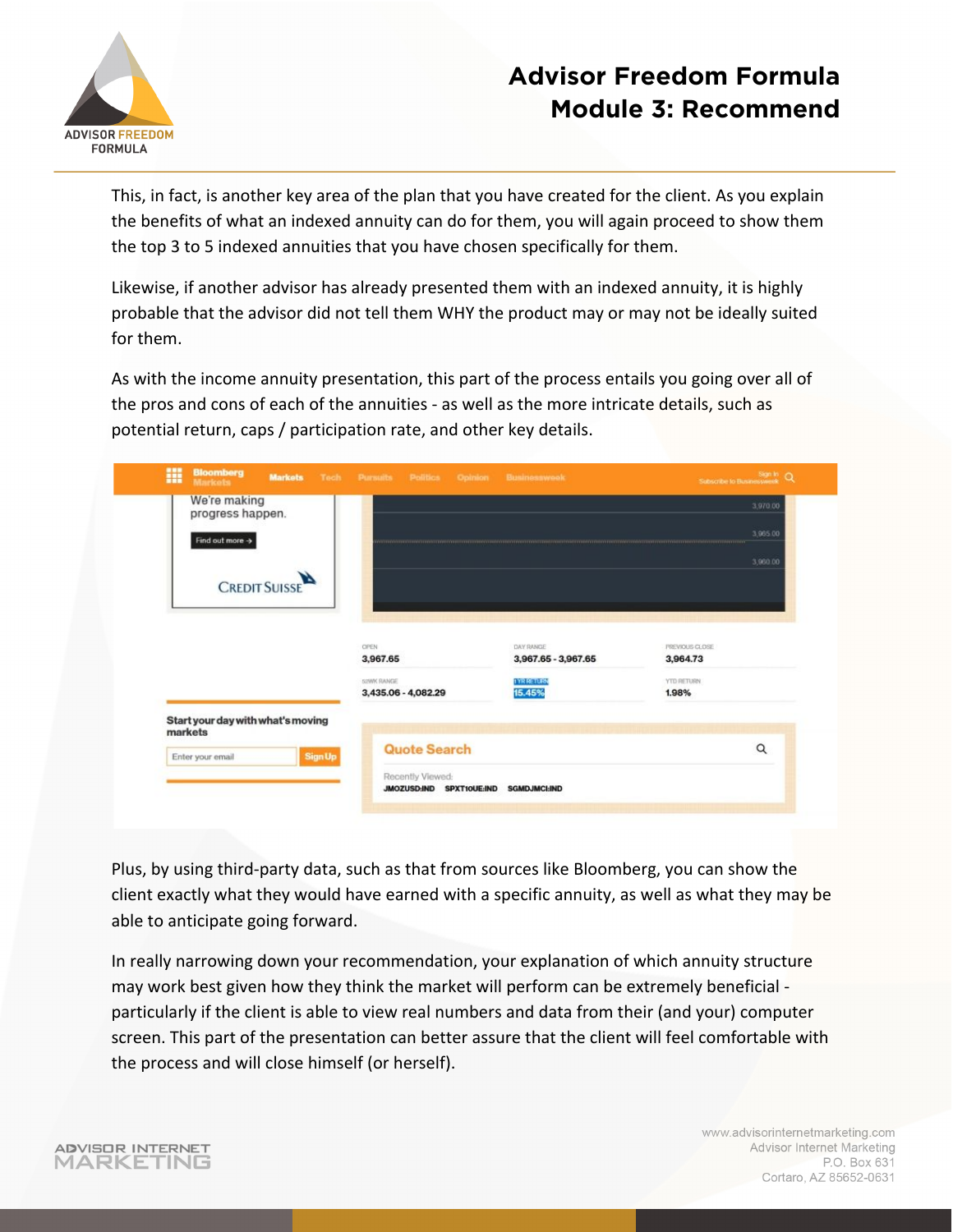

Inly  $Ann-1$  $\leq$ alar Shiduc SPCA- $2.5.2$ Amerca 207 办 78 5 Δ-5.8  $\eta$ 

Helping clients have a better understanding of the details so that they know what to expect can be the key to nearly any successful sale. And when you use the Advisor Freedom Formula concepts with your clients and prospects, they will feel like they have been educated - as versus being sold.

In the Recommend Phase of the Advisor Freedom Formula, there are just a few easy steps for you to follow, including:

- Opening up the conversation
- Directing the client or prospect to the online meeting
- Quickly reviewing the client or prospect's income goals and financial priorities
- Comparing the top three to five annuity options, one against the other
- Setting up the proper expectation of buying the annuity through you
- Setting up the next meeting for the client to complete and sign the necessary paperwork

Although closing the sale may seem like it's the end of the sales process, the reality is that the Advisor Freedom Formula offers you much more. So, be sure to join us for Module 4 in the Advisor Freedom Formula process to learn more about offering the "Money Maximizer"